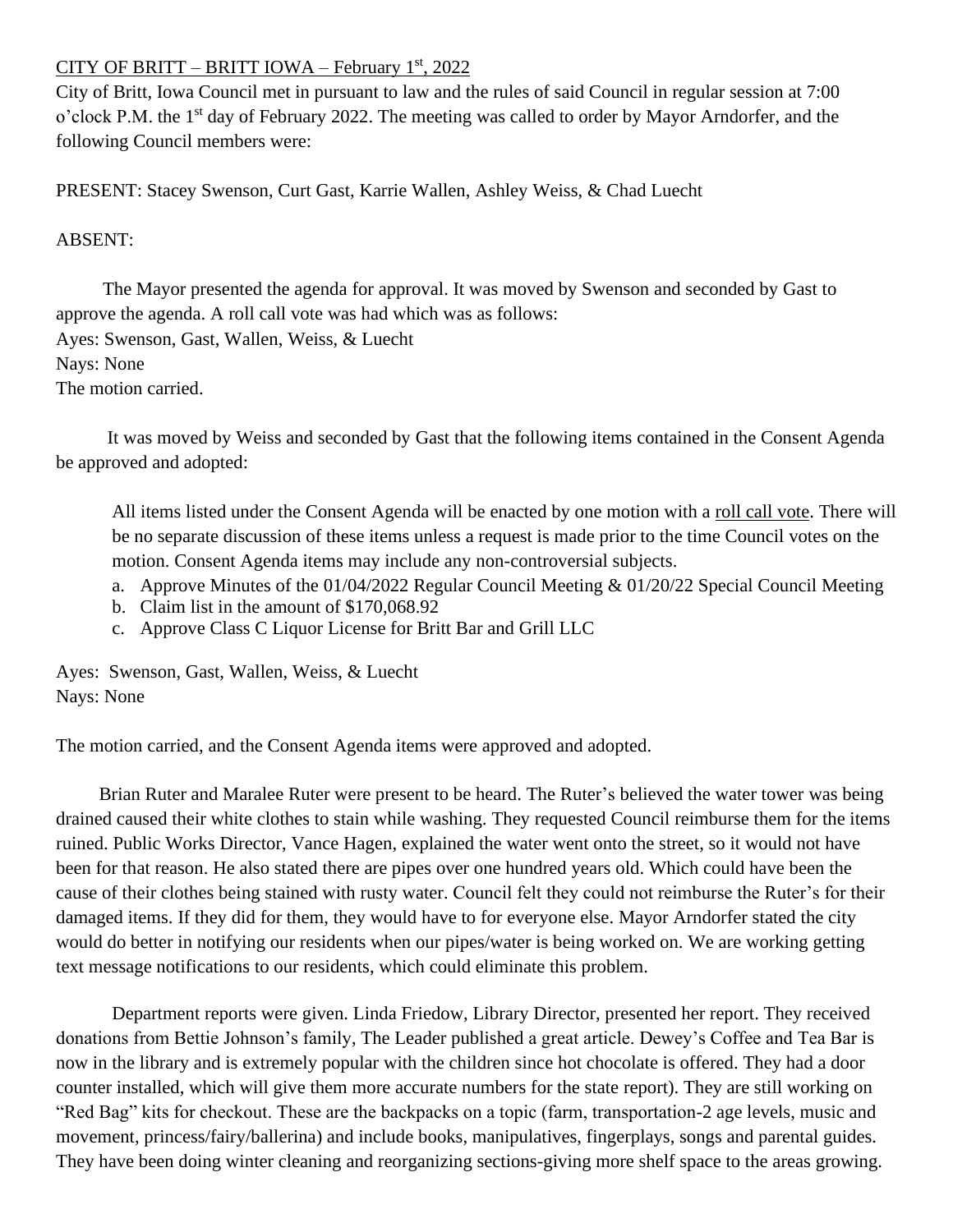Staff training day was Thursday, Jan 27. They covered in-house reviews, beacon system updates, daily operation reminders, scheduling, and employee evaluations. Then they visited the new Algona library, Bancroft, and Swea City Libraries.

 Vance Hagen, Public Works Director, presented his report to Council. The Dept removed the Christmas Tree decorations and nativity scene. A bigger mower was ordered from Tim Lodin of VanWall-John Deere. They sent requests to two contractors about 5<sup>th</sup> Ave SW and 1<sup>st</sup> St NE. Final Clarifier needs repair. JT started this month. Hagen Spoke with DNR about clarifier. Fab Tech consulted about repairs for clarifier. There was a watermain break at 316 1<sup>st</sup> Ave SW. He Received quotes on Muffin Monster, and cleaning of digester tank. He also received quotes on snow blower and broom for new mower. They performed maintenance on the snow blower, sander, and grader. The dept did locates and read meters.

 Hagen needs an approval from council for the Clarifier. The cost would be \$19,542.60. It was motioned by Gast and second by Luecht to approve buying the clarifier for 19,542.60. Motion carried by unanimous vote.

 The Dept. is also needing a digester. They received a quote from Nutri-Ject. Inc. for \$27,694.80. The Council wanted to wait on approving the digester until we can get a better understanding of the funds available.

Mark Anderson, Chief of Police, presented his report. The PD had 175 calls for service in January. Officer Reis continues to progress at the academy. Officer Williams and Mehmen attended ARIDE (Advanced Roadside Impaired Driving Enforcement) training in Algona.

Jon Swenson, Fire Chief, presented his report. There were two calls for service to assist WHAS in Jan of 2022. The Department Trained on Bloodborne Pathogens cleaned and checked gear and drained trucks for the winter. There is a meeting with Rural Board on Thursday, February 3<sup>rd</sup>. The Estimate for 727 fire engine pumper repair, \$17,118.63, parts are ordered, it will be out of service for a week at Feld Fire in Carroll, IA.

Mike Boomgarden, Zoning Administrator, was not present to give his report. Mike issued one new permit for a sign to Dollar Tree/Family Dollar. He spoke with nine residents over zoning questions. Boomgarden also attended the Zoning meeting on January 20<sup>th</sup>, 2022.

Acting City Clerk Elizabeth Ibarra presented her report. Resolution 01-2022 Providing Wages for Fiscal Year 2022. It was motioned by Swenson and second by Luecht to approve Resolution 01-2022 Providing Wages for Fiscal Year 2022. A roll call vote was had:

Ayes: Swenson, Gast, Wallen, Weis, & Luecht

## Nays: None

The motion carried, and the Resolution items was approved and adopted.

Ibarra presented Resolution 02-2022 Naming Official Check Signatures. Those signers being Mayor Ryan Arndorfer, Council Member Curt Gast, and Acting City Clerk Elizabeth Ibarra. It was motioned by Luecht and second by Weiss to approve 02-2022 Naming Official Check Signatures. A roll call vote was had.

Ayes: Swenson, Gast, Wallen, Weis, & Luecht

Nays: None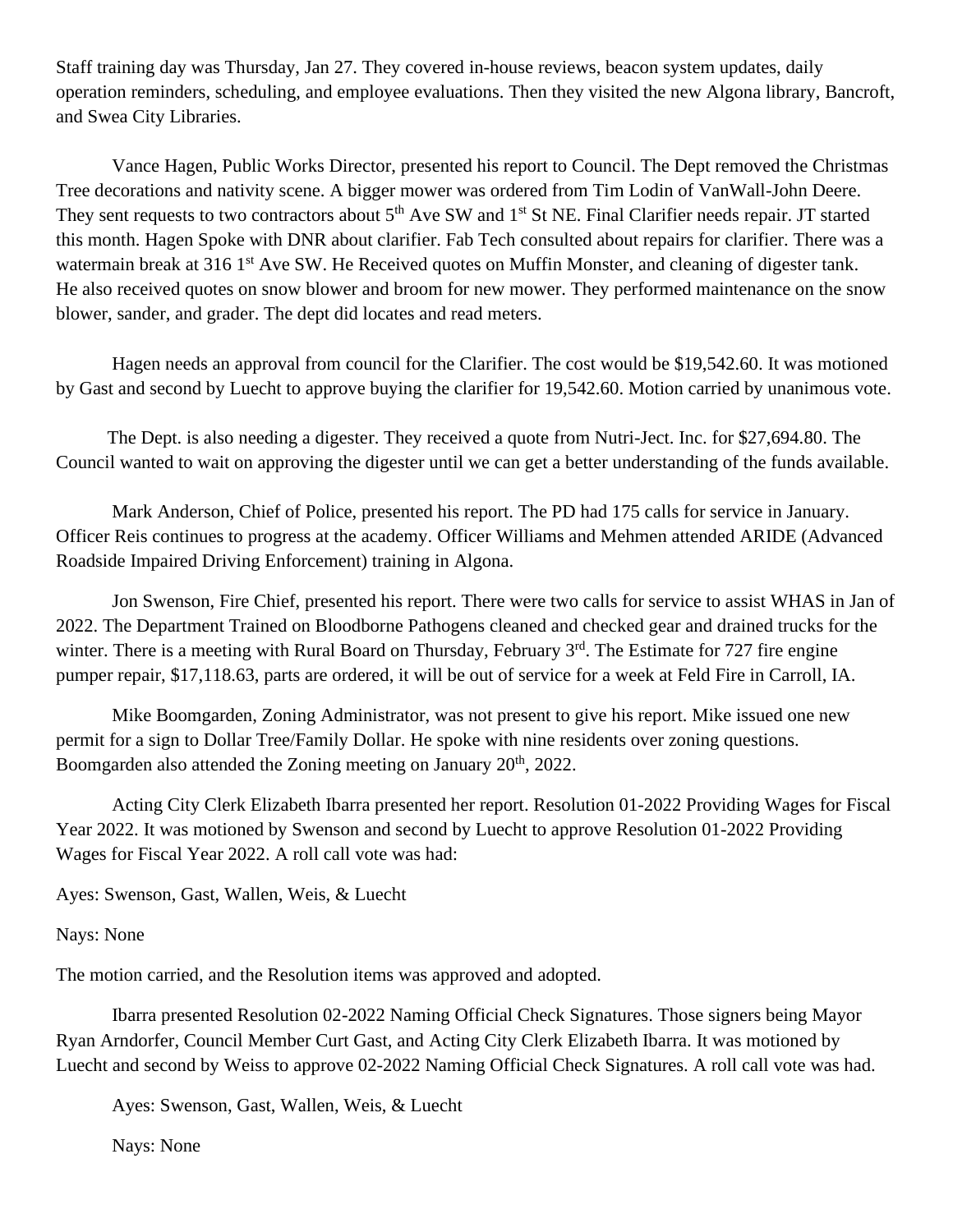The motion carried, and the Resolution was approved and adopted.

Ibarra presented Resolution 03-2022 Naming The Leader as our Official Publication. It was moved by Gast and second by Weiss to approve Resolution 03-2022 Naming The Leader as our Official Publication. A roll call vote was had:

Ayes: Swenson, Gast, Wallen, Weis, & Luecht

Nays: None

The motion carried, and the Resolution was approved and adopted.

Next was Resolution 04-2022 Naming Official Depository First State Bank of Britt, Iowa to not exceed funds of 3,500,000.00 and Farmers Trust and Savings Bank of Britt, Iowa to not exceed funds of 2,500,000. It was motioned by Luecht and second by Wallen to approve resolution 04-2022 Naming Official Depository First State Bank and Farmers Trust and Savings Bank. A roll call vote was had.

Ayes: Swenson, Gast, Wallen, Weis, & Luecht

Nays: None

The motion carried, and the Resolution was approved and adopted.

The City has had complaints on how accessible information is to our residents. Ibarra and Marcy Mayland looked into getting bids for text message notifications. Ibarra got a quote from TextMyGov, a onetime set up fee of \$4,000 and every year after would be \$3,000. Mayland received the second quote from DialMyCalls, \$3,034.69 yearly fee. The Council wanted Ibarra to reach out to the County and West Hancock to see who they currently use before making any decisions.

Next Cindy Kendall, with Kendall Consulting, spoke on the proposed Max Levy Hearing Notice. Kendall gave the Council a brief summary on the past five years and how the next five years could go. She also gave the Council three options for their 2022-2023 budget. Option B is what the Council liked most since it would lower taxes. It was motioned by Gast and second by Luecht to use option B for the 2022-2023 budget. The motion carried unanimous vote.

Kendall also said we need to set the Public Hearing date for March 1<sup>st</sup>, 2022. It was motioned by Luecht and second by Gast to set the Public Hearing date for March 1<sup>st</sup>, 2022. The motion carried unanimously.

Next, we reviewed our health insurance policy. Currently our policy pays for 100% of the Employee and 50% of the family's monthly premium. While Ibarra was trying to calculate a new hires insurance, she found that employees who had family's on the plan were not accurately charged. The City was paying 75% of the family's monthly premium. Although the Council would have like to charge 50% of the premium, they also realize that it would be unfair. There would be a significant increase, which could lead the city to lose three employees. Mayor Arndorfer asked for Cindy Kendall's opinion. She gave them options, one of which was charge 25% of the employees' family rate if hired before Feb 1<sup>st</sup>, 2022. It was motioned by Wallen and second by Gast to approve that employees will only be charge 25% of the families cost of insurance, if hired before February  $1<sup>st</sup>$ , 2022. Motion carried, Luecht being the only one to disagree.

 Mayor Arndorfer presented his report. The following outside budget requests were brought to Council. Britt Draft Horse Show for \$4500, American Legion for \$1500, Hancock County Fair District Fair for \$2000,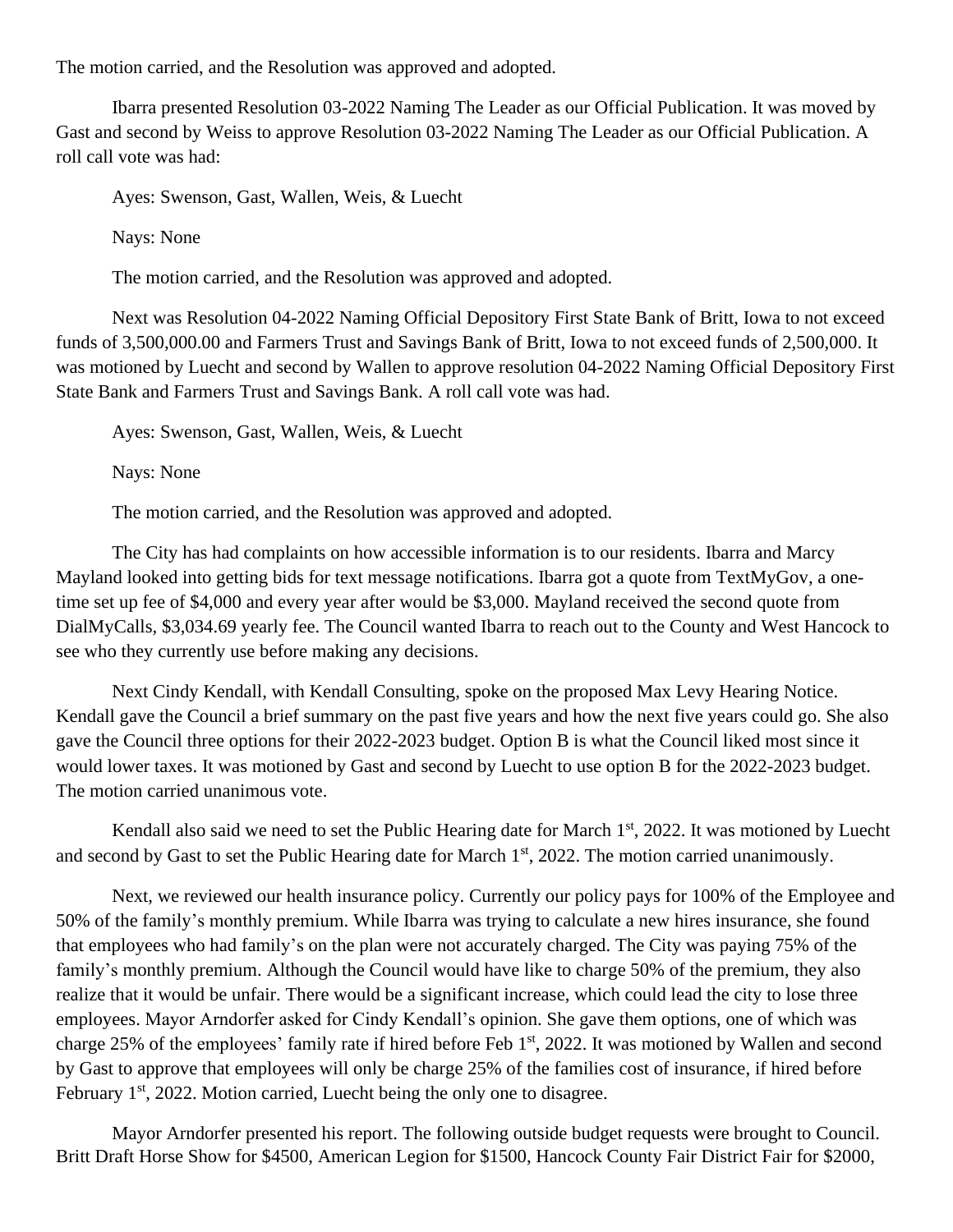Britt Hobo days for \$15,000, Britt Chamber for \$750, BIDCO for \$10,000, Hancock County Historical Museum for \$2,200, Hancock County Agricultural Museum for \$1,000, and lastly The Hobo Art Gallery for \$400. Every Budget request was approved by Council except for The Hobo Art Gallery for \$400. The Council mentioned that they do not help with the operational costs when looking at Budget Requests.

Next Arndorfer listed his Mayoral Appointments: Mayor Pro-Tem: Curt Gast, Police Chief: Mark Anderson, Personnel/Finance: Ryan Arndorfer, Curt Gast, Karrie Wallen & City Admin, Public Works: Chad Luecht, Ashley Weiss, Vance Hagen & City Admin, Police Dept. & Nuisances: Curt Gast, Parks & Recreation: Stacy Swenson, Chamber Rep: Elizabeth Ibarra, Trees/Trees Forever: Karrie Wallen, NIACOG/Community Housing: Karrie Wallen & City Admin, Safety Coordinator: City Admin, Cable vision/Peg Channel: Chad Luecht, Hancock County Economic Development: Ryan Arndorfer, Disaster/911/Emergency: Ryan Arndorfer & City Admin, Fire Advisory Board: Ryan Arndorfer, Ashley Weiss, & City Admin, Golf Course Board: Ashley Weiss & Stacy Swenson, and Library Board: Linda Friedow.

The Council Appointments were as follows: City Administrator/City Clerk: TBD, City Treasurer: Jane Swenson, Public Works Director: Vance Hagen, Zoning Administrator: Mike Boomgarden, Fire Chief: Jon Swenson, City Attorney: Earl Hill.

Mayor Arndorfer wanted to recap on West Hancock Ambulance Service. Arndorfer and Weiss attended the ambulance meeting last month. WHAS asked if the City could give a donation for their services. They were told they could submit an Outside Budget Request if in need of equipment, but the Council does not give grants for operational expenses. The Council appreciates everything WHAS does for our community, and we are incredibly lucky to have them.

Lastly, Mayor Arndorfer wanted a motion to approve the City Administrator offer of \$55,000 salary to the candidate of the council's choosing. It was motioned by Wallen and second by Gast to approve the City Administrator offer of \$55,000 salary to the candidate of their choosing. Motion carried by unanimous vote.

 With no further business it was moved by Luecht and seconded by Gast to adjourn the meeting. Motion carried by unanimous vote.

\_\_\_\_\_\_\_\_\_\_\_\_\_\_\_\_\_\_\_\_\_\_\_\_\_\_\_\_\_\_\_\_\_\_ \_\_\_\_\_\_\_\_\_\_\_\_\_\_\_\_\_\_\_\_\_\_\_\_\_\_\_\_\_\_\_\_\_\_\_\_\_\_

Elizabeth Ibarra, Acting City Clerk Ryan L. Arndorfer, Mayor

| <b>CLAIMS REPORT</b>      |                             |               |           |
|---------------------------|-----------------------------|---------------|-----------|
| <b>VENDOR</b>             | REFERENCE                   | <b>AMOUNT</b> |           |
| A P CLEANING SERVICES     | <b>CLEANING SERVICES</b>    | \$            | 650.00    |
| AGSOURCE                  | <b>TESTING</b>              | \$            | 447.00    |
| <b>ALLIANT ENERGY</b>     | <b>ELECTRIC</b>             | \$            | 12,050.16 |
| ALLIED ENS LLC            | <b>STORAGE</b>              | \$            | 1,267.50  |
| AMAZON                    | LIBRARY- MISC               | \$            | 894.71    |
| ARAMARK                   | WET MOP/FRAME               | \$            | 481.17    |
| <b>BASE</b>               | <b>MEDICAL REIMB</b>        | \$            | 250.84    |
| <b>BOLTON &amp; MENK</b>  | WATER TOWER PHASE 003       | \$            | 65,778.15 |
| <b>BOOK LOOK</b>          | <b>LIBRARY-IF BOOKS</b>     | \$            | 367.73    |
| BRITT CHAMBER OF COMMERCE | <b>MEMBERSHIP DUES 2022</b> | \$            | 50.00     |
| <b>BRITT FOOD CENTER</b>  | <b>MISC SUPPLIES</b>        | \$            | 140.18    |
| <b>BROWN SUPPLY INC</b>   | <b>MISC WATER SUPPLIES</b>  |               | 233.00    |
|                           |                             |               |           |